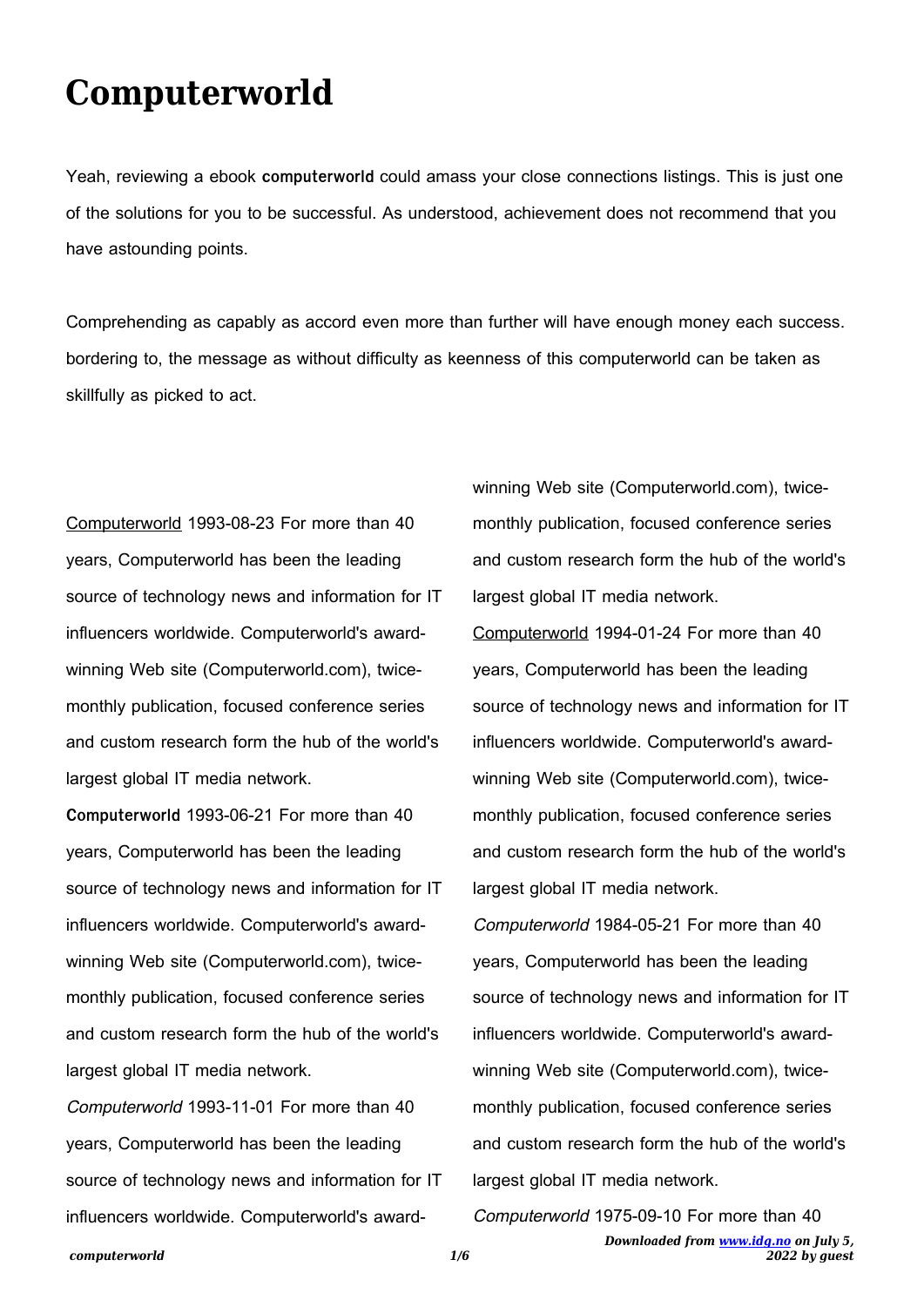years, Computerworld has been the leading source of technology news and information for IT influencers worldwide. Computerworld's awardwinning Web site (Computerworld.com), twicemonthly publication, focused conference series and custom research form the hub of the world's largest global IT media network.

Computerworld 1985-07-22 For more than 40 years, Computerworld has been the leading source of technology news and information for IT influencers worldwide. Computerworld's awardwinning Web site (Computerworld.com), twicemonthly publication, focused conference series and custom research form the hub of the world's largest global IT media network.

**Computerworld** 1988-02-08 For more than 40 years, Computerworld has been the leading source of technology news and information for IT influencers worldwide. Computerworld's awardwinning Web site (Computerworld.com), twicemonthly publication, focused conference series and custom research form the hub of the world's largest global IT media network.

Computerworld 1988 For more than 40 years, Computerworld has been the leading source of technology news and information for IT influencers worldwide. Computerworld's awardwinning Web site (Computerworld.com), twicemonthly publication, focused conference series and custom research form the hub of the world's largest global IT media network.

**Computerworld** 1983-07-11 For more than 40 years, Computerworld has been the leading source of technology news and information for IT influencers worldwide. Computerworld's awardwinning Web site (Computerworld.com), twicemonthly publication, focused conference series and custom research form the hub of the world's largest global IT media network.

Computerworld 1983-04-11 For more than 40 years, Computerworld has been the leading source of technology news and information for IT influencers worldwide. Computerworld's awardwinning Web site (Computerworld.com), twicemonthly publication, focused conference series and custom research form the hub of the world's largest global IT media network.

**Computerworld** 2001-12-10 For more than 40 years, Computerworld has been the leading source of technology news and information for IT influencers worldwide. Computerworld's awardwinning Web site (Computerworld.com), twicemonthly publication, focused conference series and custom research form the hub of the world's largest global IT media network.

Computerworld 1982-03-15 For more than 40 years, Computerworld has been the leading source of technology news and information for IT influencers worldwide. Computerworld's awardwinning Web site (Computerworld.com), twicemonthly publication, focused conference series and custom research form the hub of the world's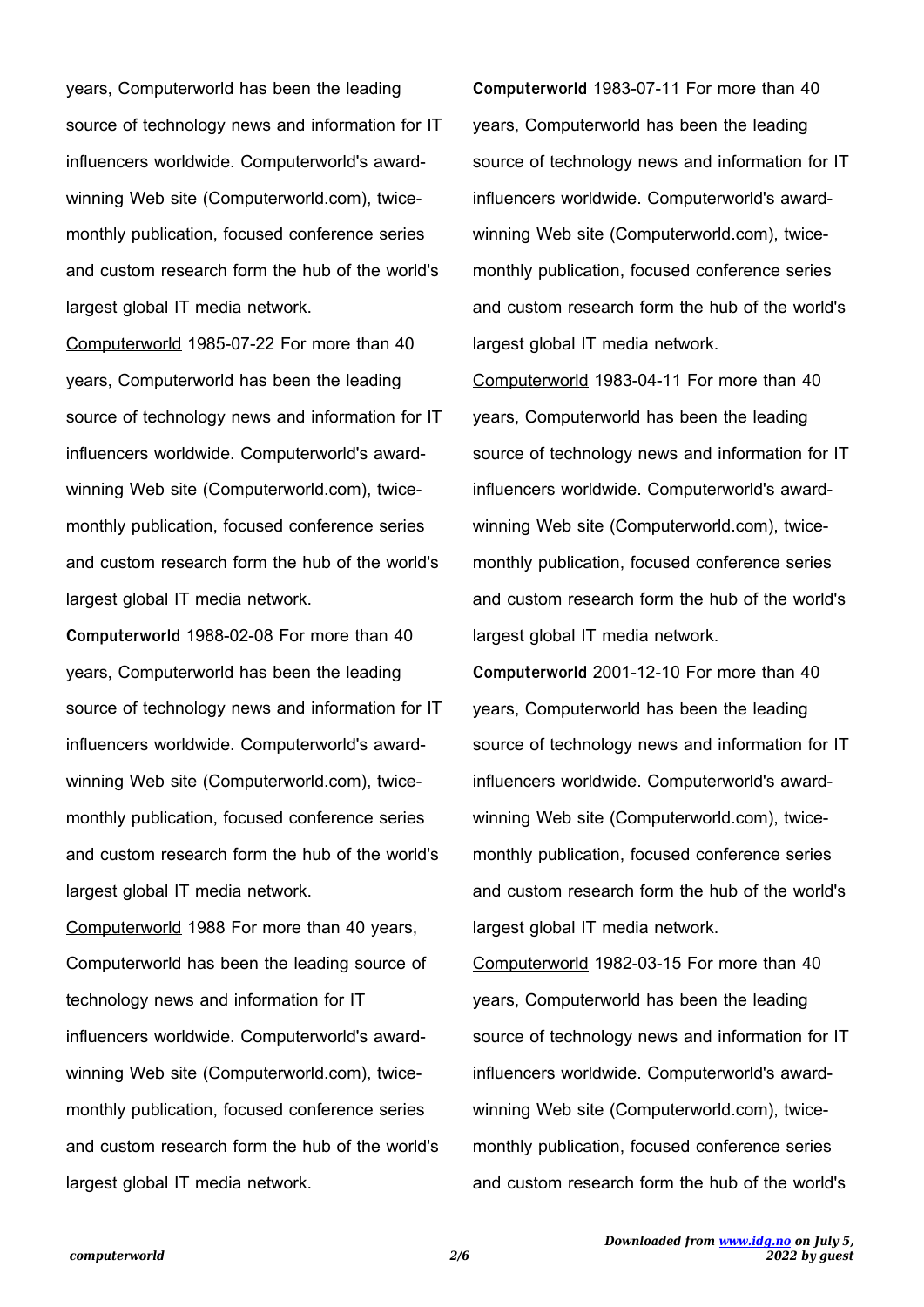largest global IT media network.

**Computerworld** 1986-10-27 For more than 40 years, Computerworld has been the leading source of technology news and information for IT influencers worldwide. Computerworld's awardwinning Web site (Computerworld.com), twicemonthly publication, focused conference series and custom research form the hub of the world's largest global IT media network.

Computerworld 1985-04-22 For more than 40 years, Computerworld has been the leading source of technology news and information for IT influencers worldwide. Computerworld's awardwinning Web site (Computerworld.com), twicemonthly publication, focused conference series and custom research form the hub of the world's largest global IT media network.

Computerworld 1973-08-29 For more than 40 years, Computerworld has been the leading source of technology news and information for IT influencers worldwide. Computerworld's awardwinning Web site (Computerworld.com), twicemonthly publication, focused conference series and custom research form the hub of the world's largest global IT media network.

Computerworld 1978-04-17 For more than 40 years, Computerworld has been the leading source of technology news and information for IT influencers worldwide. Computerworld's awardwinning Web site (Computerworld.com), twicemonthly publication, focused conference series

and custom research form the hub of the world's largest global IT media network.

Computerworld 1998-11-30 For more than 40 years, Computerworld has been the leading source of technology news and information for IT influencers worldwide. Computerworld's awardwinning Web site (Computerworld.com), twicemonthly publication, focused conference series and custom research form the hub of the world's largest global IT media network.

**Computerworld** 2000-04-03 For more than 40 years, Computerworld has been the leading source of technology news and information for IT influencers worldwide. Computerworld's awardwinning Web site (Computerworld.com), twicemonthly publication, focused conference series and custom research form the hub of the world's largest global IT media network.

Computerworld 1985-03-25 For more than 40 years, Computerworld has been the leading source of technology news and information for IT influencers worldwide. Computerworld's awardwinning Web site (Computerworld.com), twicemonthly publication, focused conference series and custom research form the hub of the world's largest global IT media network.

**Computerworld** Alfred Elton Van Vogt 1983 **Computerworld** 1986-01-13 For more than 40 years, Computerworld has been the leading source of technology news and information for IT influencers worldwide. Computerworld's award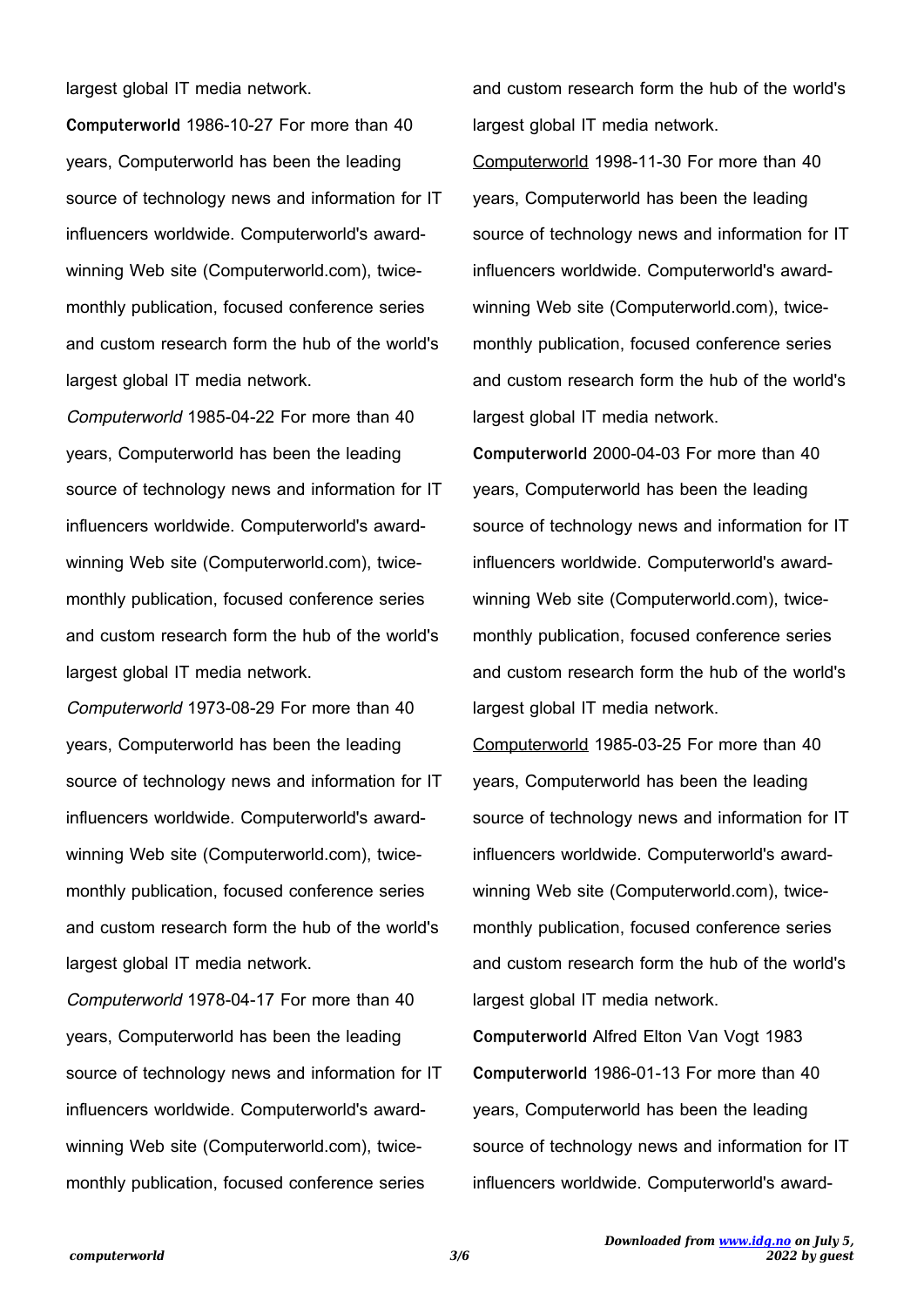winning Web site (Computerworld.com), twicemonthly publication, focused conference series and custom research form the hub of the world's largest global IT media network.

Computerworld 1999-08-16 For more than 40 years, Computerworld has been the leading source of technology news and information for IT influencers worldwide. Computerworld's awardwinning Web site (Computerworld.com), twicemonthly publication, focused conference series and custom research form the hub of the world's largest global IT media network.

**Computerworld** 2000-03-06 For more than 40 years, Computerworld has been the leading source of technology news and information for IT influencers worldwide. Computerworld's awardwinning Web site (Computerworld.com), twicemonthly publication, focused conference series and custom research form the hub of the world's largest global IT media network.

**Computerworld** 1987-03-02 For more than 40 years, Computerworld has been the leading source of technology news and information for IT influencers worldwide. Computerworld's awardwinning Web site (Computerworld.com), twicemonthly publication, focused conference series and custom research form the hub of the world's largest global IT media network.

Computerworld 1984-11 For more than 40 years, Computerworld has been the leading source of technology news and information for IT

influencers worldwide. Computerworld's awardwinning Web site (Computerworld.com), twicemonthly publication, focused conference series and custom research form the hub of the world's largest global IT media network.

**Computerworld** 1980-10-20 For more than 40 years, Computerworld has been the leading source of technology news and information for IT influencers worldwide. Computerworld's awardwinning Web site (Computerworld.com), twicemonthly publication, focused conference series and custom research form the hub of the world's largest global IT media network.

Computerworld 1999-01-25 For more than 40 years, Computerworld has been the leading source of technology news and information for IT influencers worldwide. Computerworld's awardwinning Web site (Computerworld.com), twicemonthly publication, focused conference series and custom research form the hub of the world's largest global IT media network.

**Computerworld** 1996-09-09 For more than 40 years, Computerworld has been the leading source of technology news and information for IT influencers worldwide. Computerworld's awardwinning Web site (Computerworld.com), twicemonthly publication, focused conference series and custom research form the hub of the world's largest global IT media network. **Computerworld** 1980-05-05 For more than 40 years, Computerworld has been the leading

*Downloaded from [www.idg.no](http://www.idg.no) on July 5,*

*2022 by guest*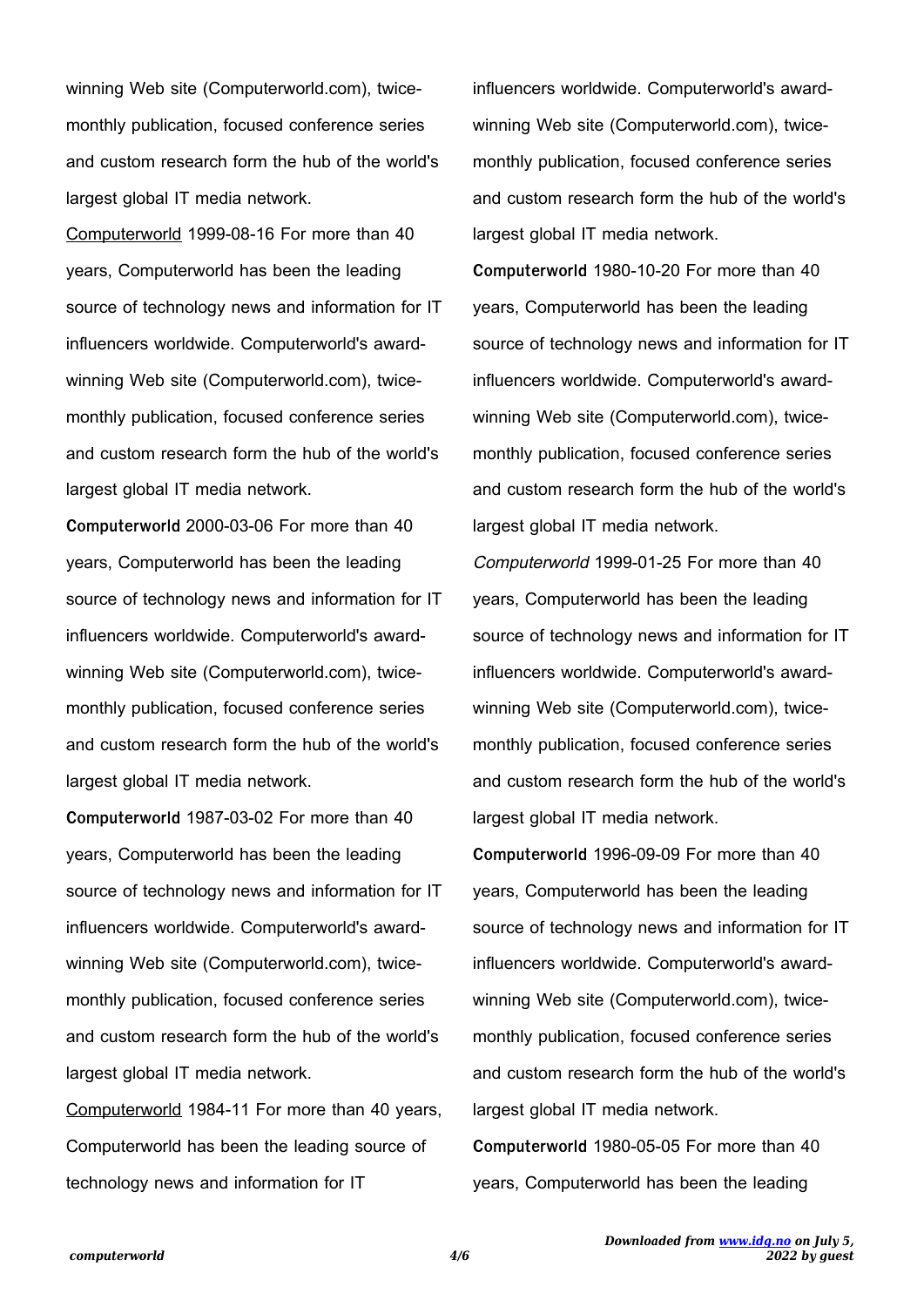source of technology news and information for IT influencers worldwide. Computerworld's awardwinning Web site (Computerworld.com), twicemonthly publication, focused conference series and custom research form the hub of the world's largest global IT media network.

**Computerworld** 1985-10-07 For more than 40 years, Computerworld has been the leading source of technology news and information for IT influencers worldwide. Computerworld's awardwinning Web site (Computerworld.com), twicemonthly publication, focused conference series and custom research form the hub of the world's largest global IT media network.

**Computerworld** 1982-06-07 For more than 40 years, Computerworld has been the leading source of technology news and information for IT influencers worldwide. Computerworld's awardwinning Web site (Computerworld.com), twicemonthly publication, focused conference series and custom research form the hub of the world's largest global IT media network.

Computerworld 1985-09-30 For more than 40 years, Computerworld has been the leading source of technology news and information for IT influencers worldwide. Computerworld's awardwinning Web site (Computerworld.com), twicemonthly publication, focused conference series and custom research form the hub of the world's largest global IT media network.

Computerworld 1984-12-24 For more than 40

years, Computerworld has been the leading source of technology news and information for IT influencers worldwide. Computerworld's awardwinning Web site (Computerworld.com), twicemonthly publication, focused conference series and custom research form the hub of the world's largest global IT media network.

**Computerworld** 1977-09-26 For more than 40 years, Computerworld has been the leading source of technology news and information for IT influencers worldwide. Computerworld's awardwinning Web site (Computerworld.com), twicemonthly publication, focused conference series and custom research form the hub of the world's largest global IT media network.

Computerworld 1999-03-15 For more than 40 years, Computerworld has been the leading source of technology news and information for IT influencers worldwide. Computerworld's awardwinning Web site (Computerworld.com), twicemonthly publication, focused conference series and custom research form the hub of the world's largest global IT media network.

**Computerworld** 1980-12 For more than 40 years, Computerworld has been the leading source of technology news and information for IT influencers worldwide. Computerworld's awardwinning Web site (Computerworld.com), twicemonthly publication, focused conference series and custom research form the hub of the world's largest global IT media network.